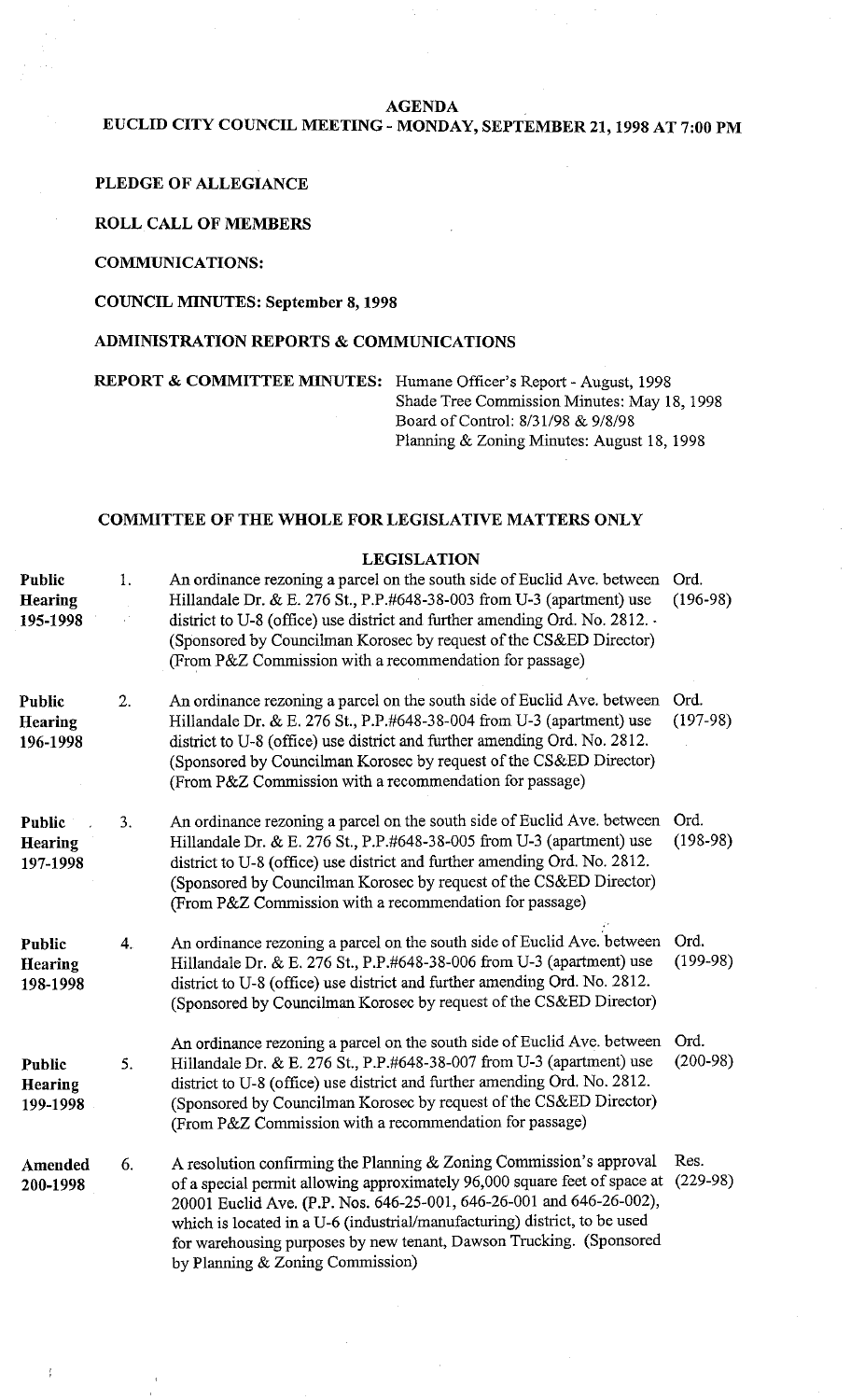| 201-1998 | 7.  | A resolution declaring it necessary to improve certain public easements<br>and Heritage Drive from Euclid Ave. northerly approximately 1,600 feet<br>to Tungsteen Road extension at an existing cul-de-sac by constructing a<br>roadway, access drives with aprons, lighting, sanitary sewer, storm sewer<br>with outlet and retention basin, water main and related utility<br>improvements, all together with the necessary appurtenances thereto.<br>(Sponsored by Councilman Dallos by request of Service Director)                                                 | Res.<br>$(247-98)$   |
|----------|-----|-------------------------------------------------------------------------------------------------------------------------------------------------------------------------------------------------------------------------------------------------------------------------------------------------------------------------------------------------------------------------------------------------------------------------------------------------------------------------------------------------------------------------------------------------------------------------|----------------------|
| 202-1998 | 8.  | An ordinance determining to proceed with the improvement of certain<br>public easements and Heritage Drive from Euclid Ave. northerly<br>approximately 1,600 feet to Tungsten Road extension at an existing cul-<br>de-sac by constructing a roadway, access drives with aprons, lighting,<br>sanitary sewer, storm sewer with outlet and detention basin, water main<br>and related utility improvements, all together with the necessary<br>appurtenances thereto, and declaring an emergency. (Sponsored by<br>Councilman Dallos by request of the Service Director) | Ord.<br>$(248-98)$   |
| 203-1998 | 9.  | An ordinance to provide for the issuance of \$750,000 bond anticipation<br>notes of the City of Euclid, Ohio in anticipation of the issuance of bonds<br>for the purpose of paying the costs of the acquistion, and any necessary<br>clearance and preparation, of blighted real property for redevelopment,<br>and declaring an emergency. (Sponsored by Councilman Cervenik by<br>request of the Finance Director)                                                                                                                                                    | Ord.<br>$(249-98)$   |
| 204-1998 | 10. | A resolution authorizing the Mayor and/ the CS&ED Director of the City<br>of Euclid to submit an application to the Cuyahoga County Brownfield<br>Development Fund, for purposes of recovering reimbursable costs and<br>expenses associated with the City's purchase and demolition of the<br>Innvoy Inn, 27861 Euclid Ave., Euclid, OH. (Sponsor Mayor Oyaski)                                                                                                                                                                                                        | Res.<br>$(254 - 98)$ |
| 205-1998 | 11. | An emergency ordinance adopting a rate order regarding basic service<br>rates of Telerama, Inc. (Sponsored by Councilwoman Holzheimer Gail<br>by request of the Law Director)                                                                                                                                                                                                                                                                                                                                                                                           | Ord.<br>$(245-98)$   |
| 206-1998 | 12. | A resolution authorizing the Mayor of the City of Euclid to seek financial Res.<br>assistance for 1999 from the State Issue 2 Infrastructure Bond Program<br>for funding of various capital infrastructure improvement projects.<br>(Sponsored by Councilman Dallos by request of the Service Director)                                                                                                                                                                                                                                                                 | $(244-98)$           |
| 207-1998 | 13. | An ordinance authorizing the Director of Finance to take advances on the Ord.<br>collection of real estate taxes and declaring the necessity for the taking of (253-98)<br>those taxes. (Sponsored by Councilmen Cervenik, Dallos, Farrell, Miller,<br>Vadnal by request of the Finance Director)                                                                                                                                                                                                                                                                       |                      |
| 208-1998 | 14. | An ordinance authorizing the Director of Public Service of the City of<br>Euclid to enter into a series of contracts after advertising for bids for the<br>City's requirements of asphalt, tires and tubes and washing of City owned<br>cars/vans for the year 1999. (Sponsored by Councilman Dallos by<br>request of the Service Director)                                                                                                                                                                                                                             | Ord.<br>$(246-98)$   |
| 209-1998 | 15. | An emergency ordinance authorizing the Chief of Police to hire a Safe<br>Haven Coordinator independently of any organization or entity for the<br>purposes of carrying out the various responsibilities as contained in the<br>Weed and Seed Grant. (Sponsored by Councilman Cervenik)                                                                                                                                                                                                                                                                                  | Ord.<br>$(251-98)$   |
| 210-1998 | 16. | A resolution of support for the adoption of a Smart Growth Agenda in the Res.<br>State of Ohio to preserve open space, promote revitalization, protect the<br>environment and property values of exercise fiscal responsibility.<br>(Sponsored by Mayor Oyaski)                                                                                                                                                                                                                                                                                                         | $(252-98)$           |

 $\label{eq:2.1} \begin{split} \mathcal{A}^{(1)}(z) &= \mathcal{A}^{(1)}(z) \, , \\ \mathcal{A}^{(2)}(z) &= \mathcal{A}^{(1)}(z) \, , \\ \mathcal{A}^{(1)}(z) &= \mathcal{A}^{(1)}(z) \, , \\ \end{split}$ 

 $\alpha = \frac{1}{2}$ a<br>Dina